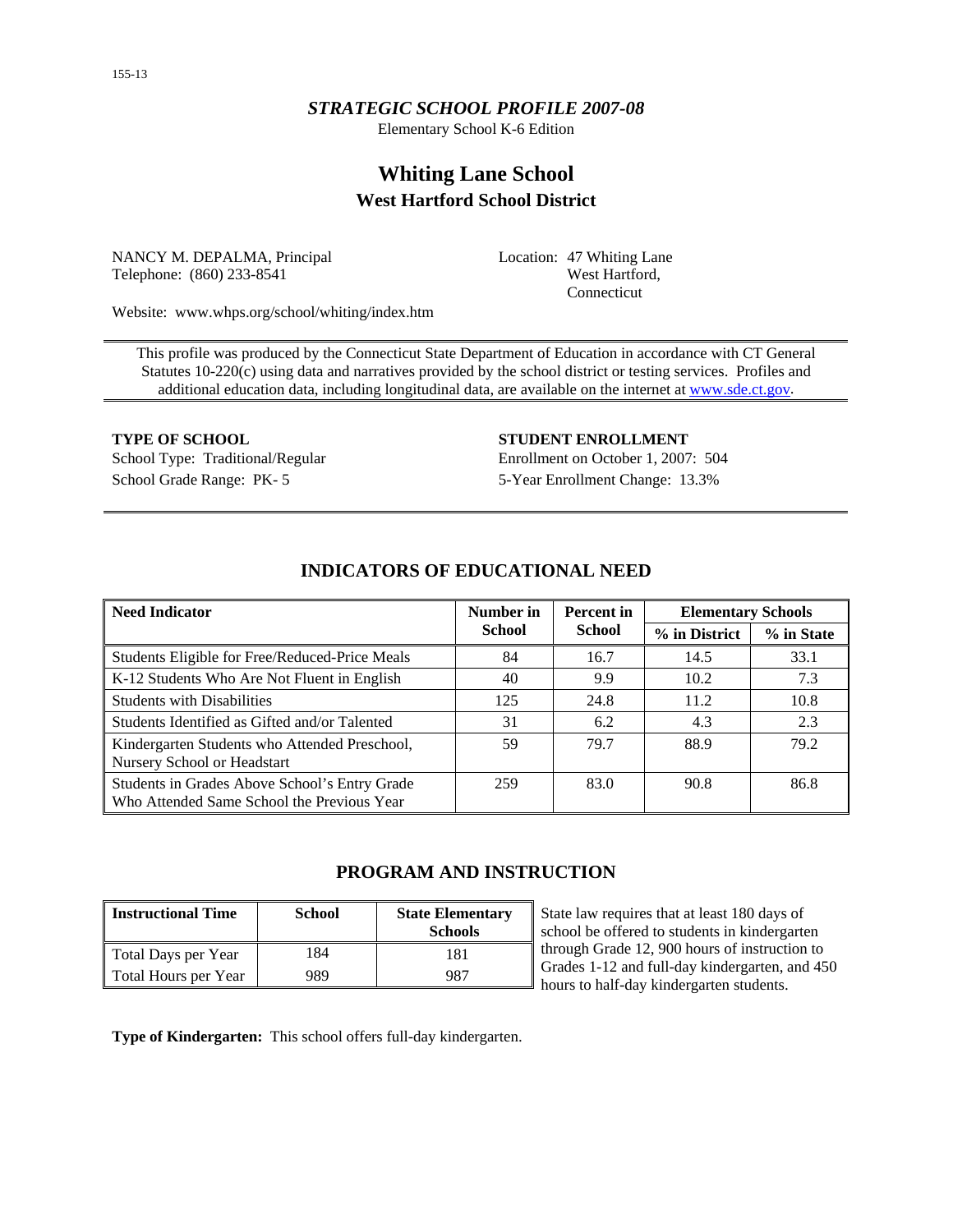| Average Class Size | <b>School</b> | <b>District</b> | <b>State</b> |
|--------------------|---------------|-----------------|--------------|
| Kindergarten       | 18.5          | 19.7            | 18.1         |
| Grade 2            | 21.0          | 20.7            | 19.3         |
| Grade 5            | 23.7          | 22.7            | 20.9         |

| <b>Estimated Hours of Instruction Per Year in Selected Subject Areas</b> |               |              |  |  |  |
|--------------------------------------------------------------------------|---------------|--------------|--|--|--|
| <b>Grade 5</b>                                                           | <b>School</b> | <b>State</b> |  |  |  |
| Art                                                                      | 36            | 31           |  |  |  |
| <b>Computer Education</b>                                                | 0             | 17           |  |  |  |
| <b>English Language Arts</b>                                             | 425           | 425          |  |  |  |
| Family and Consumer Science                                              | 0             |              |  |  |  |
| Health                                                                   | 32            | 23           |  |  |  |
| Library Media Skills                                                     | 18            | 18           |  |  |  |
| <b>Mathematics</b>                                                       | 201           | 199          |  |  |  |
| Music                                                                    | 36            | 33           |  |  |  |
| <b>Physical Education</b>                                                | 54            | 40           |  |  |  |
| Science                                                                  | 76            | 97           |  |  |  |
| <b>Social Studies</b>                                                    | 75            | 92           |  |  |  |
| <b>Technology Education</b>                                              | 0             | 1            |  |  |  |
| World Languages                                                          | 36            | 10           |  |  |  |

#### **World Language**

Formal instruction (at least 1 hour per week) in Spanish starts in Grade 3 in this school. Statewide, 14.5% of elementary and middle schools that serve Grade 3 start world language instruction by this grade.

#### **Lunch**

An average of 30 minutes is provided for lunch during full school days.

\*Interdisciplinary Approach

| <b>Special Programs</b>                                                                                                 | <b>School</b> | <b>Elementary Schools</b> |              |
|-------------------------------------------------------------------------------------------------------------------------|---------------|---------------------------|--------------|
|                                                                                                                         |               | <b>District</b>           | <b>State</b> |
| % of K-12 Students in Bilingual Education Program or Receiving<br>English as a Second Language Services                 | 9.9           | 10.1                      | 7.1          |
| % of Identified Gifted and/or Talented Students Who Received<br><b>Services</b>                                         | 100.0         | 100.0                     | 78.6         |
| % of Special Education Students Attending This School Who Spent<br>Over 79% of Their Time with Their Non-Disabled Peers | 49.2          | 75.0                      | 79.1         |

# **LIBRARY AND COMPUTERS**

Free on-line access to periodicals, newspapers, and other resources is available to all Connecticut schools through the Connecticut Digital Library at

| <b>Instructional Computers and Library</b>        | <b>School</b> |                 | <b>Elementary Schools</b> |  |  |
|---------------------------------------------------|---------------|-----------------|---------------------------|--|--|
| <b>Materials</b>                                  |               | <b>District</b> | <b>State</b>              |  |  |
| # of Students Per Computer                        | 3.9           | 3.5             | 3.4                       |  |  |
| % of Computers with Internet Access               | 100.0         | 100.0           | 98.3                      |  |  |
| % of Computers that are High or Moderate<br>Power | 100.0         | 99.2            | 91.7                      |  |  |
| # of Print Volumes Per Student*                   | 25.0          | 33.6            | 27.7                      |  |  |
| # of Print Periodical Subscriptions               | 26            | 22              | 16                        |  |  |

www.iconn.org. \*Because a certain number of volumes are needed for a library of adequate breadth and depth, a small school may need a higher number of volumes per student.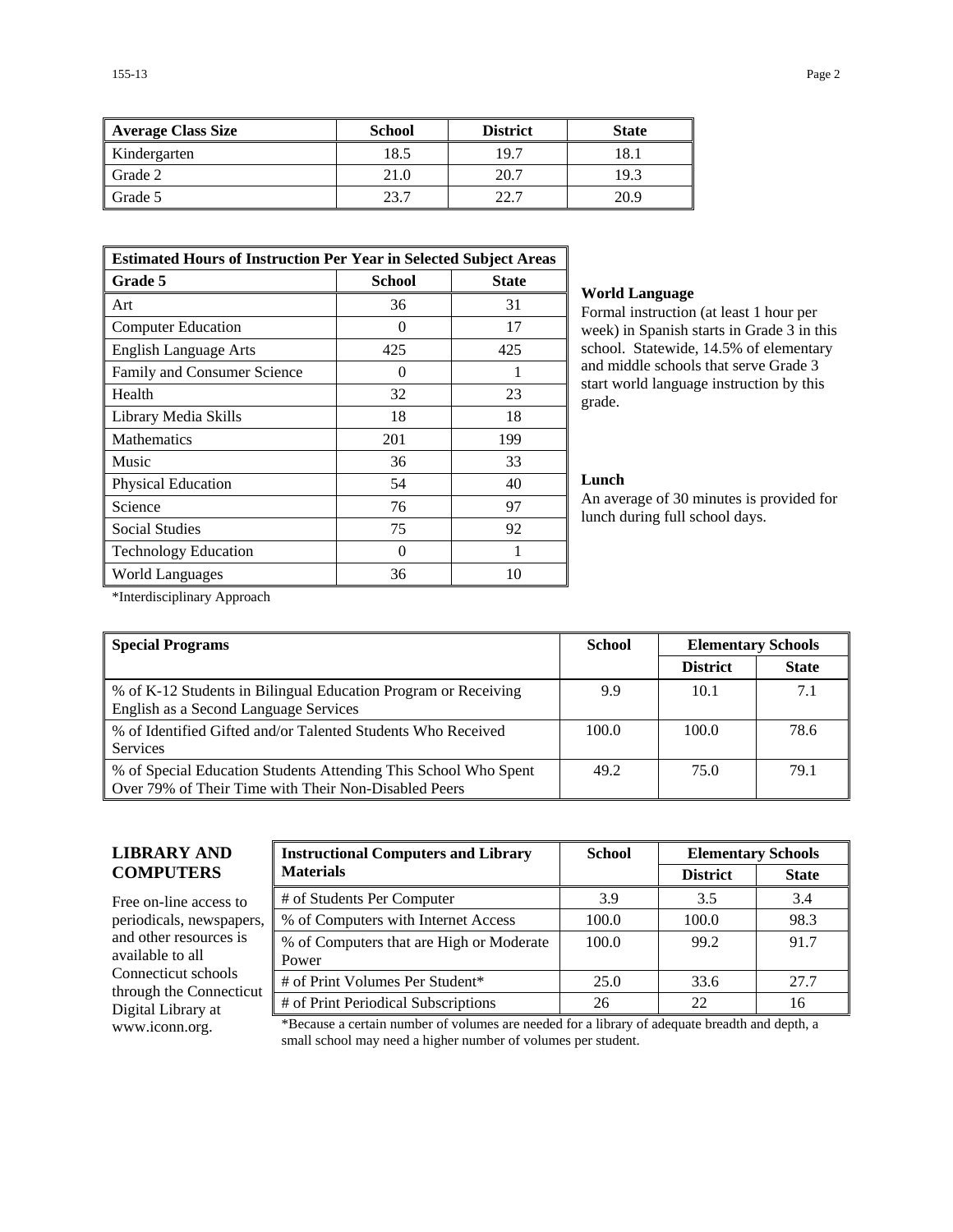# **SCHOOL STAFF**

| <b>Full-Time Equivalent Count of School Staff</b>                               |       |
|---------------------------------------------------------------------------------|-------|
| General Education: Teachers and Instructors                                     | 26.40 |
| Paraprofessional Instructional Assistants                                       | 18.25 |
| Special Education: Teachers and Instructors                                     | 13.80 |
| Paraprofessional Instructional Assistants                                       | 19.00 |
| Library/Media Specialists and Assistants                                        | 1.25  |
| Administrators, Coordinators, and Department Chairs                             | 1.00  |
| Instructional Specialists Who Support Teachers (e.g., subject area specialists) | 1.00  |
| Counselors, Social Workers, and School Psychologists                            | 3.40  |
| <b>School Nurses</b>                                                            | 2.00  |
| Other Staff Providing Non-Instructional Services and Support                    | 15.30 |

ne full-time ivalent count, staff nbers working -time in the ool are counted as action of full-time. example, a ther who works -time in a school tributes  $0.50$  to the ool's staff count.

| <b>Teachers and Instructors</b>                      | <b>School</b> | <b>Elementary Schools</b> |              |
|------------------------------------------------------|---------------|---------------------------|--------------|
|                                                      |               | <b>District</b>           | <b>State</b> |
| Average Number of Years of Experience in Education   | 10.8          | 11.4                      | 13.2         |
| % with Master's Degree or Above                      | 74.4          | 78.1                      | 77.9         |
| Attendance, 2006-07: Average # of Days Absent Due to | 7.3           | 6.3                       | 8.7          |
| Illness or Personal Time                             |               |                           |              |
| % Assigned to Same School the Previous Year          | 58.1          | 68.2                      | 72.5         |

#### **HOME AND SCHOOL COMMUNICATION AND SUPPORT**

**Teacher E-Mail Addresses:** All teachers at this school have been issued e-mail addresses.

**Online Homework Information:** A portion of the school's website is devoted to homework pages.

The following narrative about how this school promotes and supports parental involvement was submitted by this school.

At Whiting Lane School, ongoing communication is provided through diverse methods. Weekly classroom newsletters, teacher communication books, homework logs, grade level websites, a school main page linked to the district website and resources are just a few of the means utilized to foster contact with the community-at-large. The Whiting Lane website http://www.whps.org/school/whiting/index.htm provides a source of considerable information regarding the school and through its link to the West Hartford Public Schools website. Both provide rich resources relative to timely news, policy and practice. This year they served as the most opportune means of quickly relaying information regarding problems that could potentially impact students. The expectation of a 24 hour turnaround time for responding to parental concerns is the norm. Our school newsletter, The Whiting Wire, is a most efficient and cost effective means of getting important information out to parents on a regular basis. Routinely, this publication includes features on how we are addressing issues that have been brought to our attention by our parents, teachers, children, the PTO, etc., while providing other timely news of importance. Formal parent conferences a held over a four day period each November and March. Teachers are vigilant in making sure that a meeting is arranged for every student in his or her class. In addition, two Student Assistance Teams meets weekly to discuss students who have been referred (either by teachers, parents, or other personnel). A student Action Plan is designed, monitored, and reviewed to determine if referral to PPT is warranted. Parent input and cooperation is critical. Our after school Homework Center provides assistance for children most in need of academic support and our Morning Club promotes team building through physical activities designed to promote good sportsmanship and respect for others. Mentors are recruited and trained annually and teamed with students who will benefit by this relationship. Our ever increasing ELL population requires investment in outreach to parents whose native language is not English. Attempts are made to provide home communications and testing when warranted in other languages. Our heralded annual Chinese New Year celebration is an activity designed and orchestrated completely by our ELL students and performed for the entire student body. PTO "Room Parents" act as liaisons between teacher and parents. They garner parental support for assistance in classroom based activities (e.g., hands on presentations, cultural events, field trips, etc.). The PTO events held throughout the year foster home-school partnerships (e.g., Special Persons Breakfast, New Families Picnic).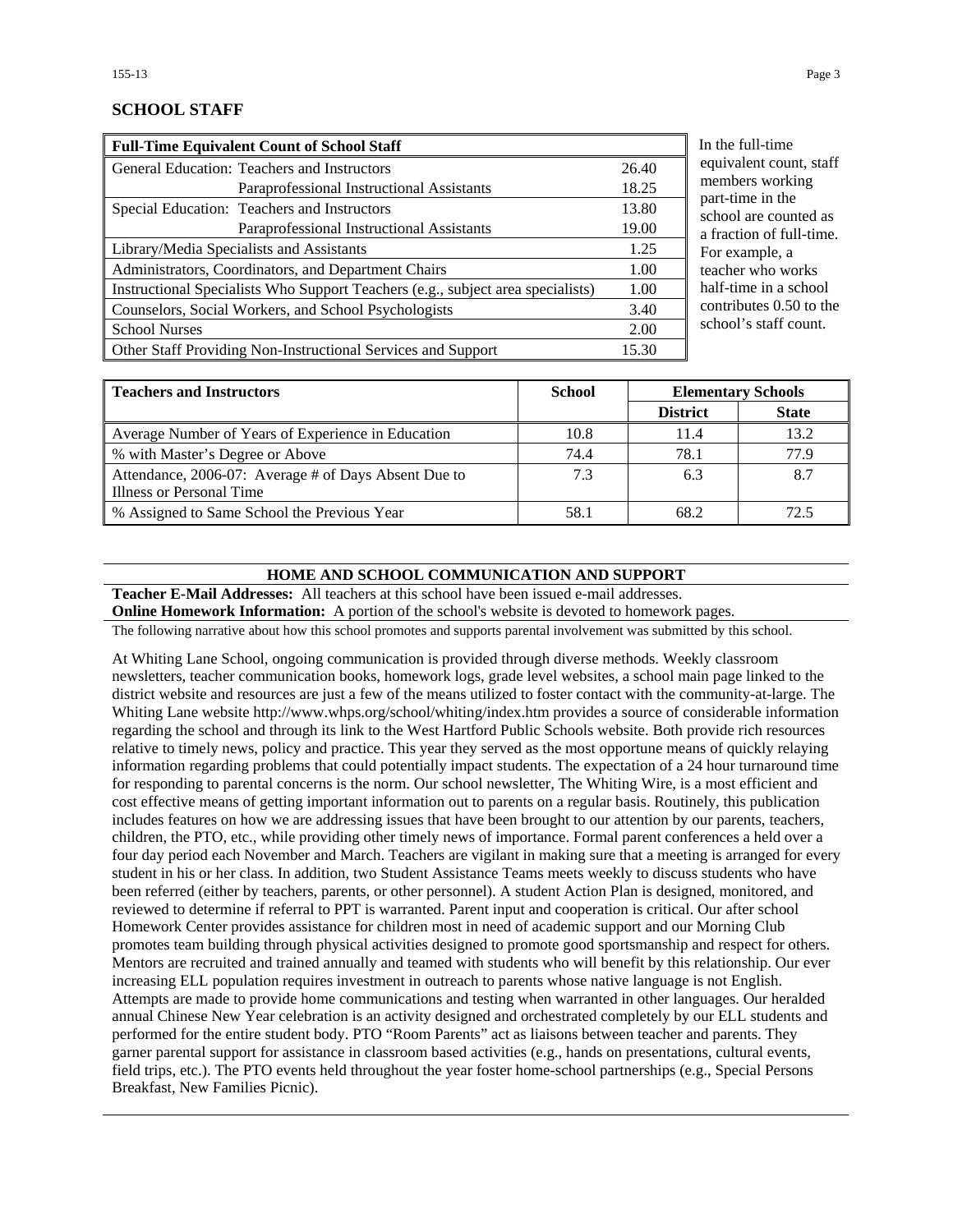| <b>Student Race/Ethnicity</b>                     |     |      |  |  |  |  |  |
|---------------------------------------------------|-----|------|--|--|--|--|--|
| <b>Race/Ethnicity</b><br><b>Number</b><br>Percent |     |      |  |  |  |  |  |
| American Indian                                   |     | 0.2  |  |  |  |  |  |
| Asian American                                    | 54  | 10.7 |  |  |  |  |  |
| <b>Black</b>                                      | 59  | 11.7 |  |  |  |  |  |
| Hispanic                                          | 73  | 14.5 |  |  |  |  |  |
| White                                             | 317 | 62.9 |  |  |  |  |  |
| <b>Total Minority</b>                             | 187 | 37.1 |  |  |  |  |  |

# **SCHOOL DIVERSITY**

**Percent of Minority Professional Staff:** 3.4%

**Open Choice:** 1 students attended this school as part of the Open Choice program. Open Choice brings students from urban areas to attend school in suburban or rural towns, and students from non-urban areas to attend city schools.

**Non-English Home Language**: 16.6% of this school's students (excluding prekindergarten students) come from homes where English is not the primary language. The number of non-English home languages is 18.

#### **EFFORTS TO REDUCE RACIAL, ETHNIC, AND ECONOMIC ISOLATION**

Below is the description submitted by this school of how it provides educational opportunities for its students to interact with students and teachers from diverse racial, ethnic, and economic backgrounds.

As a school within District Reference Group B, Whiting Lane enrolls students from households that span the full socioeconomic status strata. The percent of students with Non-English Home Language is approximately 18%. Our total minority population is 33.8%, with the subgroup range between 11.3 and 11.7% (i.e., Asian American, Black, and Hispanic). The percent of students receiving special education services is 27.3%. Close to 50 countries of origin are represented within the Whiting Lane School community. Flags representing each country and those of newly enrolled foreign students continue to be added to our main lobby permanent collection. Each year at the Fifth Grade Recognition Ceremony in June a new flag is presented to the principal by the ESOL students. Whiting Lane continually seeks ways to improve existing practices and to maximize the richly diverse "human capital" that exists at every level within our total constituency. Students are encouraged to think beyond themselves and engage in initiatives that foster service to others. The year long "What have you done for someone else today?" project was modeled on Dr. Jack McConnell's Volunteers in Medicine Institute's philosophy that promotes a culture of caring. Students were given the opportunity to chart their personal efforts to help others by tacking descriptions of their daily "acts" on a main lobby bulletin board. The community at large was encouraged to chart their actions as well. Cultural Council presentations during the 2007-2008 school year included Sirius Coyote and Brian Gillie: Song, Dance and the Possibilities. Performing both in Spanish and English, the Sirius Coyote troupe performed musical stories from South American and the Caribbean. The Brian Gillie program helps students gain self-confidence in their creative abilities, critical thinking skills and through song writing and dance invention. 2007-2008 grants included: Poet in Residence (to support 4th grade writing curriculum), Steps to Respect (anti-bullying program), and Anita Arrives: A Look at Reading and Writing through an Author's Eyes. Caribbean Dance and Steel Pan steel drummers performed using interpretive dance and music to break traditional stereotypes.

### **STUDENT PERFORMANCE AND BEHAVIOR**

| <b>Physical Fitness: % Reaching</b><br><b>Health Standard on All Four Tests*</b> | <b>School</b> | <b>District</b> | <b>State</b> | % of Schools in State with Equal or<br><b>Lower Percent Reaching Standard</b> |
|----------------------------------------------------------------------------------|---------------|-----------------|--------------|-------------------------------------------------------------------------------|
| Grade 4                                                                          | 50.0          | 40.9            | 33.8         | 83.2                                                                          |
| Grade 6                                                                          | N/A           | N/A             | N/A          | N/A                                                                           |

\*Includes tests for flexibility, abdominal strength and endurance, upper-body strength and aerobic endurance.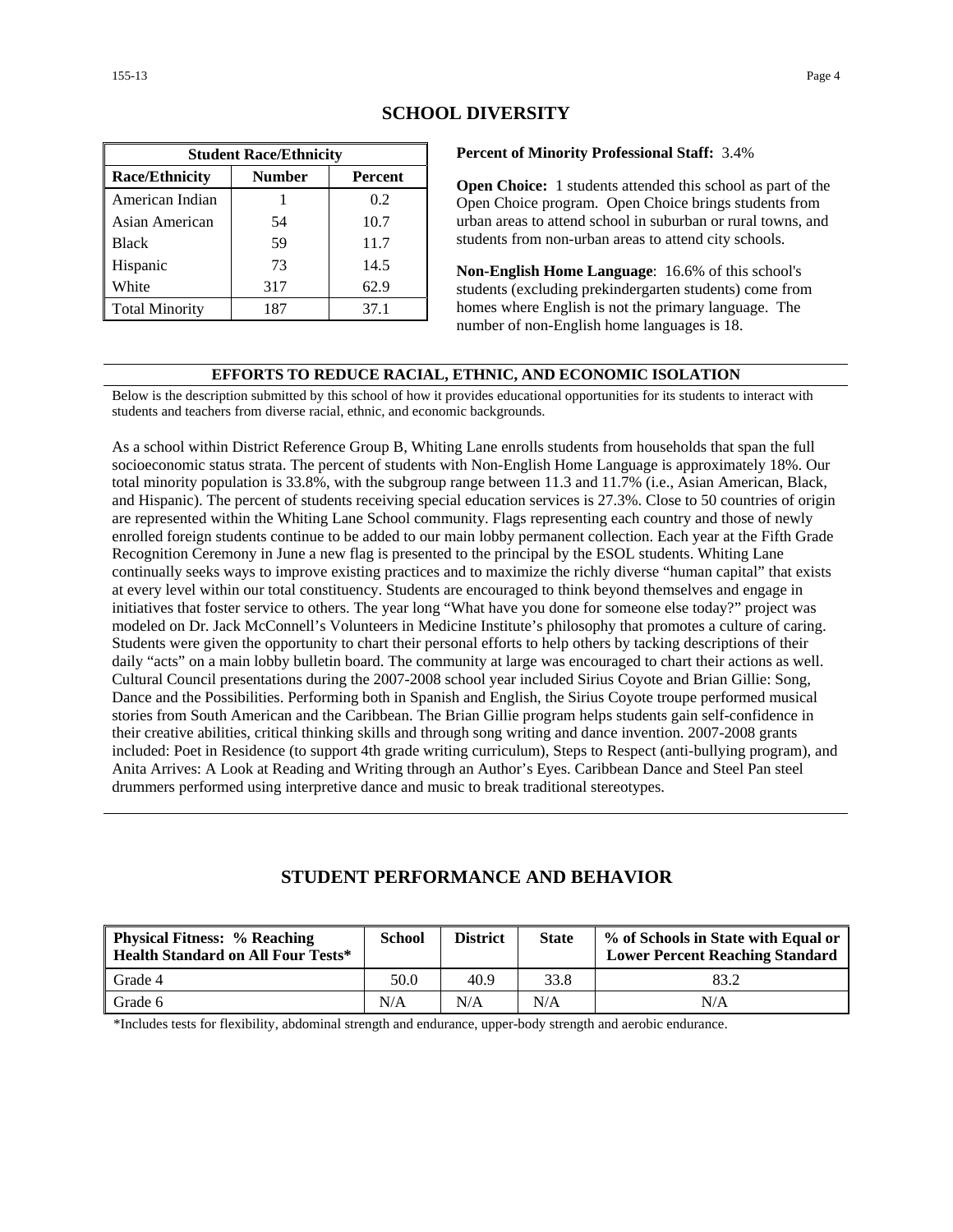| <b>Grade and CMT</b><br><b>Subject Area</b> | <b>School</b> | <b>District</b> | <b>State</b> | % of Schools in State<br>with Equal or Lower<br><b>Percent Meeting Goal</b> | These results reflect<br>the performance of |
|---------------------------------------------|---------------|-----------------|--------------|-----------------------------------------------------------------------------|---------------------------------------------|
| Grade 3 Reading                             | 65.0          | 65.1            | 52.0         | 70.1                                                                        | students with                               |
| Writing                                     | 67.8          | 76.0            | 63.4         | 55.8                                                                        | scoreable tests who<br>were enrolled in the |
| <b>Mathematics</b>                          | 68.3          | 71.9            | 60.0         | 61.4                                                                        | district at the time of                     |
| Grade 4 Reading                             | 63.9          | 70.7            | 55.9         | 61.6                                                                        | testing, regardless of                      |
| Writing                                     | 70.5          | 71.0            | 62.9         | 61.5                                                                        | the length of time                          |
| <b>Mathematics</b>                          | 72.1          | 71.7            | 60.3         | 68.8                                                                        | they were enrolled<br>in the district.      |
| Grade 5 Reading                             | 82.6          | 71.6            | 62.2         | 85.8                                                                        | Results for fewer                           |
| Writing                                     | 88.4          | 75.2            | 64.5         | 91.8                                                                        | than 20 students are                        |
| <b>Mathematics</b>                          | 88.6          | 78.6            | 65.9         | 91.4                                                                        | not presented.                              |
| Science                                     | 71.4          | 62.5            | 54.9         | 76.1                                                                        |                                             |
| Grade 6 Reading                             | N/A           | N/A             | N/A          | N/A                                                                         |                                             |
| Writing                                     | N/A           | N/A             | N/A          | N/A                                                                         |                                             |
| <b>Mathematics</b>                          | N/A           | N/A             | N/A          | N/A                                                                         |                                             |

**Connecticut Mastery Test, Fourth Generation, % Meeting State Goal.** The Goal level is more demanding than the Proficient level, but not as high as the Advanced level, reported in the No Child Left Behind Report Cards.

For more detailed CMT results, go to [www.ctreports.](http://www.ctreports/)

To see the NCLB Report Card for this school, go to [www.sde.ct.gov](http://www.sde.ct.gov/) and click on "No Child Left Behind."

| <b>Student Attendance</b> | School | <b>District Elementary Sch.</b> | <b>State Elementary Sch.</b> |
|---------------------------|--------|---------------------------------|------------------------------|
| % Present on October 1    |        | 97.3                            | 96.4                         |

#### **Disciplinary Offenses**

Disciplinary offenses committed by students include all serious offenses, offenses involving drugs, alcohol, or tobacco, and all incidents resulting in suspension or expulsion. In the 2006-07 school year, 7 students were responsible for these incidents. These students represent 1.3% of the estimated number of students who attended this school at some point during the 2006-07 school year. For more information and data on disciplinary offenses, go to [www.sde.ct.gov](http://www.sde.ct.gov/), click on "CEDaR" and then on "Student Data."

| <b>Number of Incidents by Disciplinary Offense Category, 2006-07</b> |                             |                       |
|----------------------------------------------------------------------|-----------------------------|-----------------------|
| <b>Offense Category</b>                                              | <b>Location of Incident</b> |                       |
|                                                                      | <b>School</b>               | <b>Other Location</b> |
| Violent Crimes Against Persons                                       | 0                           |                       |
| <b>Sexually Related Behavior</b>                                     |                             |                       |
| Personally Threatening Behavior                                      | ∩                           |                       |
| Theft                                                                | 0                           | 0                     |
| Physical/Verbal Confrontation                                        | $\mathfrak{D}$              |                       |
| Fighting/Battery                                                     | 3                           |                       |
| <b>Property Damage</b>                                               | ∩                           | 0                     |
| Weapons                                                              | $\mathfrak{D}$              |                       |
| Drugs/Alcohol/Tobacco                                                | $\Omega$                    |                       |
| <b>School Policy Violations</b>                                      | 4                           |                       |
| Total                                                                | 11                          |                       |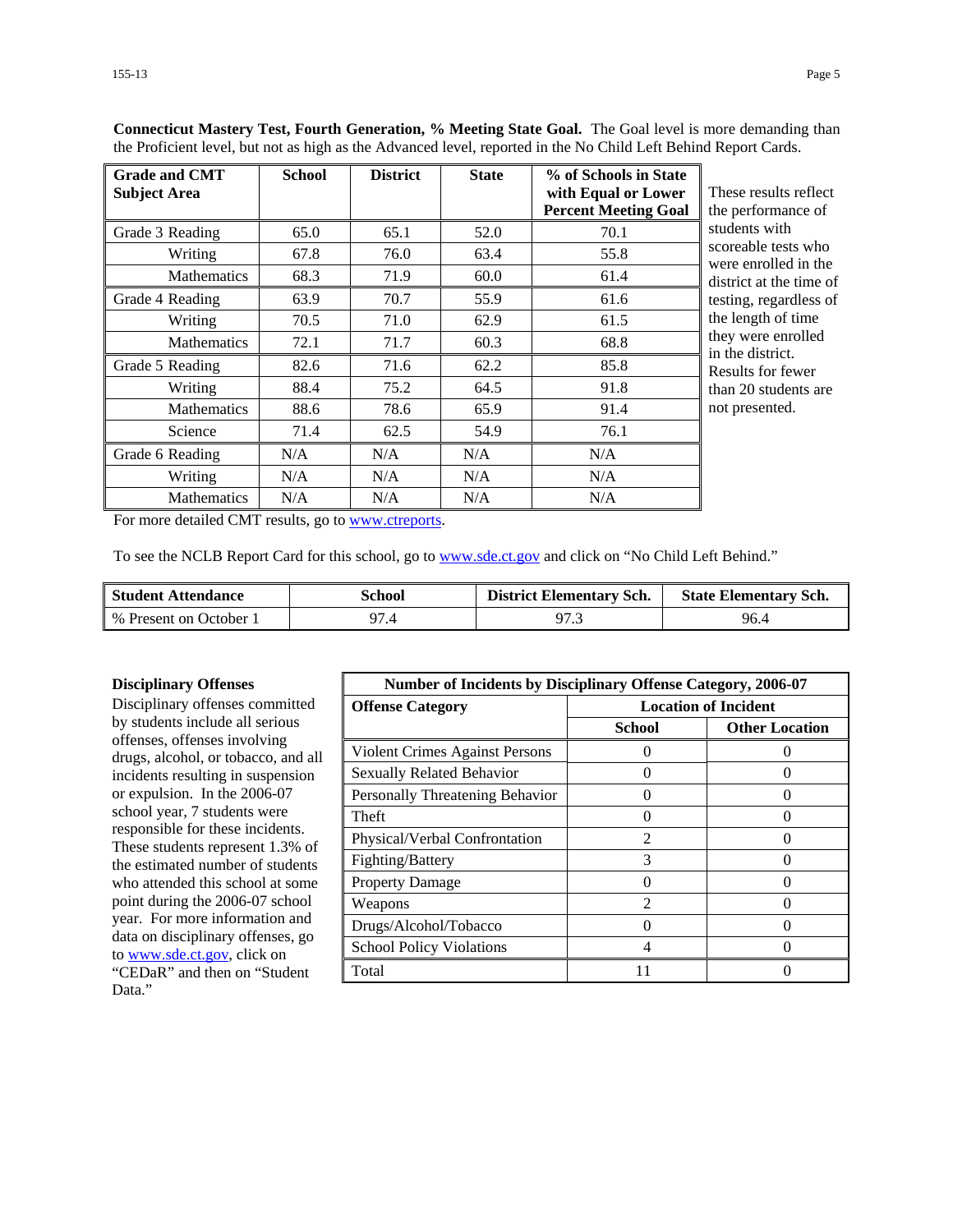The following narrative was submitted by this school.

At Whiting Lane the year begins with a thorough analysis of CMT data by the full faculty, all grade level teams, and on an individual teacher basis. Students not at goal/proficient level are identified, as are the most vulnerable subgroups. In addition, a thorough review is made of the students in the advanced categories. This provides baseline data that is incorporated throughout the year in ongoing assessment practices. Scores on the 2008 CMT results indicated strong performance overall (74. 3% at goal) and especially in grade 5 (87.0%). Grade 5 results placed Whiting Lane students in the top tier across the district in all areas including science. In reviewing cohort growth grade 3 to 4 students made gains in writing and math; grade 4 to 5 in reading and math. Forty-eight percent of fourth graders performed at the advanced level in writing. While this performance was exceptional for Whiting Lane, our work with underperforming groups (i.e., students with disabilities, economically disadvantaged, black, Hispanic, and ELL) continues to require particular emphasis. Grade level teams meet in seminar with administration twice a month and weekly at grade level team meetings. All meetings focus on improving instruction and student achievement. Within the annually developed School Improvement Plan, specific needs are identified, Tier 2 Indicators are generated [i.e., interventions that provide more intensive instruction or social/emotional supports (e.g., small groups, highly focused instruction on specific skill sets, frequent progress monitoring, etc.)], new and continued strategies are detailed, a plan for monitoring and evaluating evidence is outlined, and professional development activities are proposed.

#### **SUPPLEMENTAL SCHOOL INFORMATION**

The space below was optionally used by this school to describe aspects of the school not presented elsewhere in the profile.

The Whiting Lane School mascot is "Flash" the Wise Owl and its motto is "Knowledge…guaranteed for life!" Both serve to remind all students that few other ideals come with a lifetime guarantee and will serve them as well in achieving personal aspirations and the goals outlined in the Whiting Lane Mission Statement. The value of lifelong learning is cultivated from the start of each student's tenure in Whiting Lane and is daily supported by and reflected in the educational practices of all staff, parents, and community members alike. Respect and Responsibility remained a school goal. The Second Step Program and Responsive Classroom techniques were incorporated into classroom based lessons at each grade level. Service, giving back to and supporting the community are fundamental values at Whiting Lane. While its Student Council meets during the school day, its initiatives most often include activities centered on school improvement efforts in and outside of school (e.g., "The Recycling Crew"), building school spirit (e.g., Crazy Hat Day), targeted fund raising (e.g.," Pennies for Patients," the Red Cross, soldiers in Iraq/Afghanistan,) and community outreach (e.g., winter coat/mittens collection, West Hartford Food Pantry). Whiting Lane School is actively engaged in supporting Autism Speaks. For the past three years, the entire community rallied in its fundraising efforts for "Walk Now for Autism." This past year Whiting Lane was named the recipient of the Greater Hartford Walk 2007 Gold Team Award for its level of contribution to the cause. The Hoot (online school newspaper) has student reporters in grades 3, 4 and 5 select monthly issue themes, interview members of the student, staff, and parent community, and submit articles for consideration by parent and teacher moderators. Developing a community of caring is fostered through morning announcements that are student created and delivered daily to the entire school via the Public Address system. They end with the recitation of the Whiting Lane School Code.